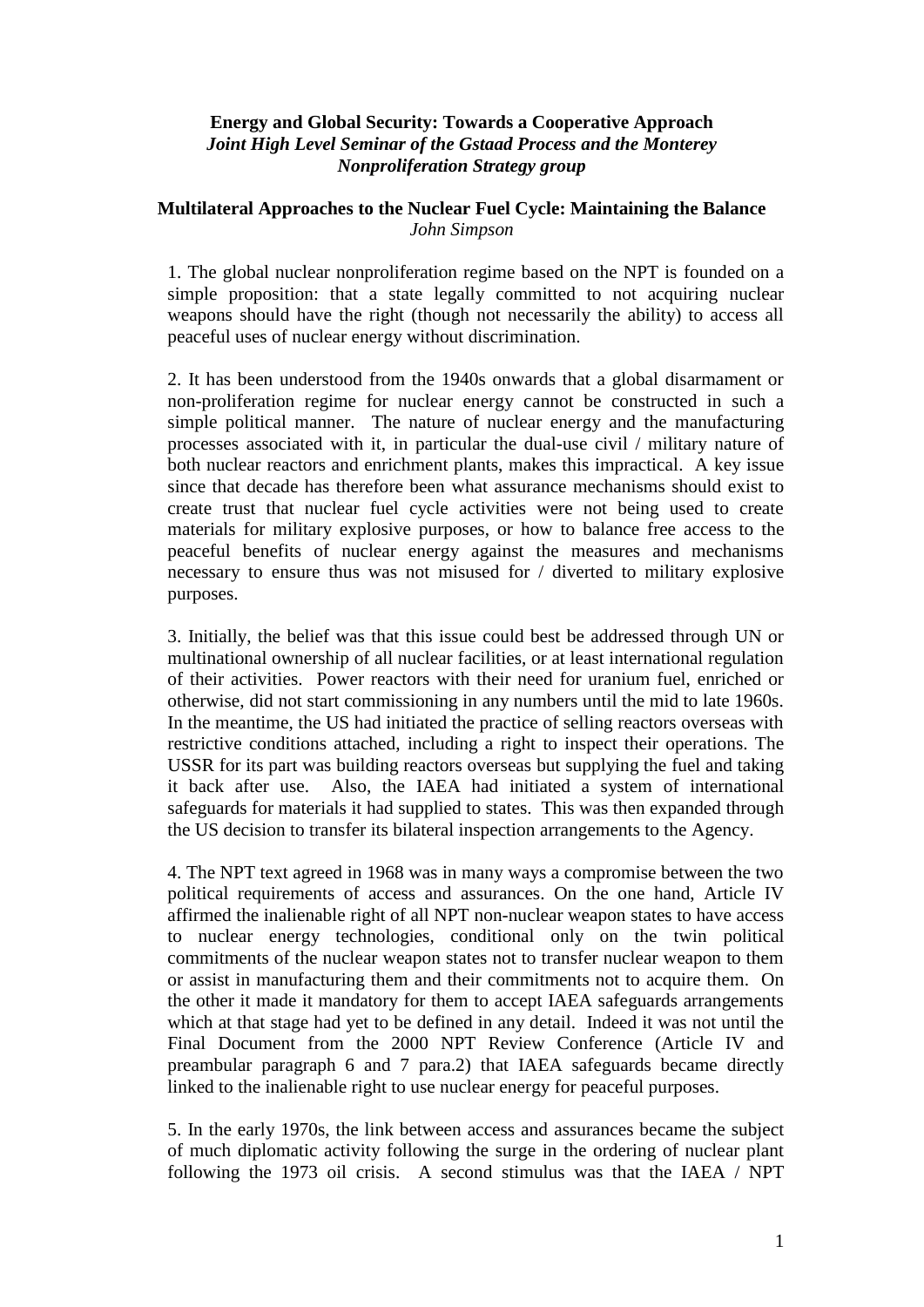safeguards system had several weaknesses, largely as a consequence of the US focussing on the need to get the potential proliferators into the Treaty at the expense of a rigorous safeguards system. These two factors, plus the fear that complete nuclear fuel cycles of enrichment and reprocessing plants plus reactors would be exported to potential proliferators, generated perceptions that the NPT / IAEA combination offered insufficient assurances against diversion of fissile materials to military explosive uses. The consequence was the convening of the London Club (later the Nuclear Suppliers Group) of technology holders to tackle the issue from the supply end. It arrived at a private agreement that would deny transfers of enrichment and reprocessing technology to other states. In short, the inherent practical weaknesses of the NPT based political regime were to be overcome by the practical denial actions of a "coalition of the willing".

6. This did not provide sufficient assurances for the US governments of the period, however. It sought to go further by example. They launched what was known in Europe, who saw itself as the prime target, as the war on Plutonium. Domestic legislation was introduced to close down work on fast breeder reactors, abandon reprocessing of civil fuel and pressurise those states with Agreements for Co-operation with them to do likewise. This led to the International Fuel Cycle Evaluation (INFCE) which lasted from 1977-9 and sought, but failed, to gain agreement on an "acceptable" proliferation resistant fuel cycle which would enhance assurances through a technical fix. By the early 1980s US and others concerns over this were reduced as the global drive for nuclear power faltered (certainly in Europe and the US), the export control arrangements appeared to have blocked further development of complete fuel cycle transfers. The focus on preventing other states having reprocessing capabilities then began to shift to concerns over enrichment capabilities.

7. Following the 1991 Gulf War, the political opportunity arose to enhance IAEA safeguards mechanisms, especially through the 1997 additional protocol. This made safeguards mechanisms more comprehensive and robust, but at the price of having two different types of safeguards commitments, as the protocol remains a voluntary measure. Meanwhile, the NSG arrangements, although strengthened after 1991, were being outflanked by clandestine procurement activities, and ultimately by the activities of A.Q.Khan's "commercial" network seeking to supply enrichment technology stolen from UNRENCO to states such as Libya and Iran. Finally, a "nuclear renaissance" appeared on the horizon, at a time when an increasing proportion of the global nuclear industry was no longer state owned, and global control via national legislation was increasingly difficult to impose.

8. The response has been that states have returned in their policy debates over nuclear power and proliferation to the basic issues of the 1950s and 1960s by focussing on two key questions:

- Is there a technical way of fixing the proliferation problem while yet allowing unconstrained access to potentially dual use nuclear technology? and
- If this is impossible, is the only way forward to either persuade nonnuclear weapon states, and particularly developing ones, to accept voluntary constraints to access technology through agreement on new global supply arrangements, or impose them via national export controls.